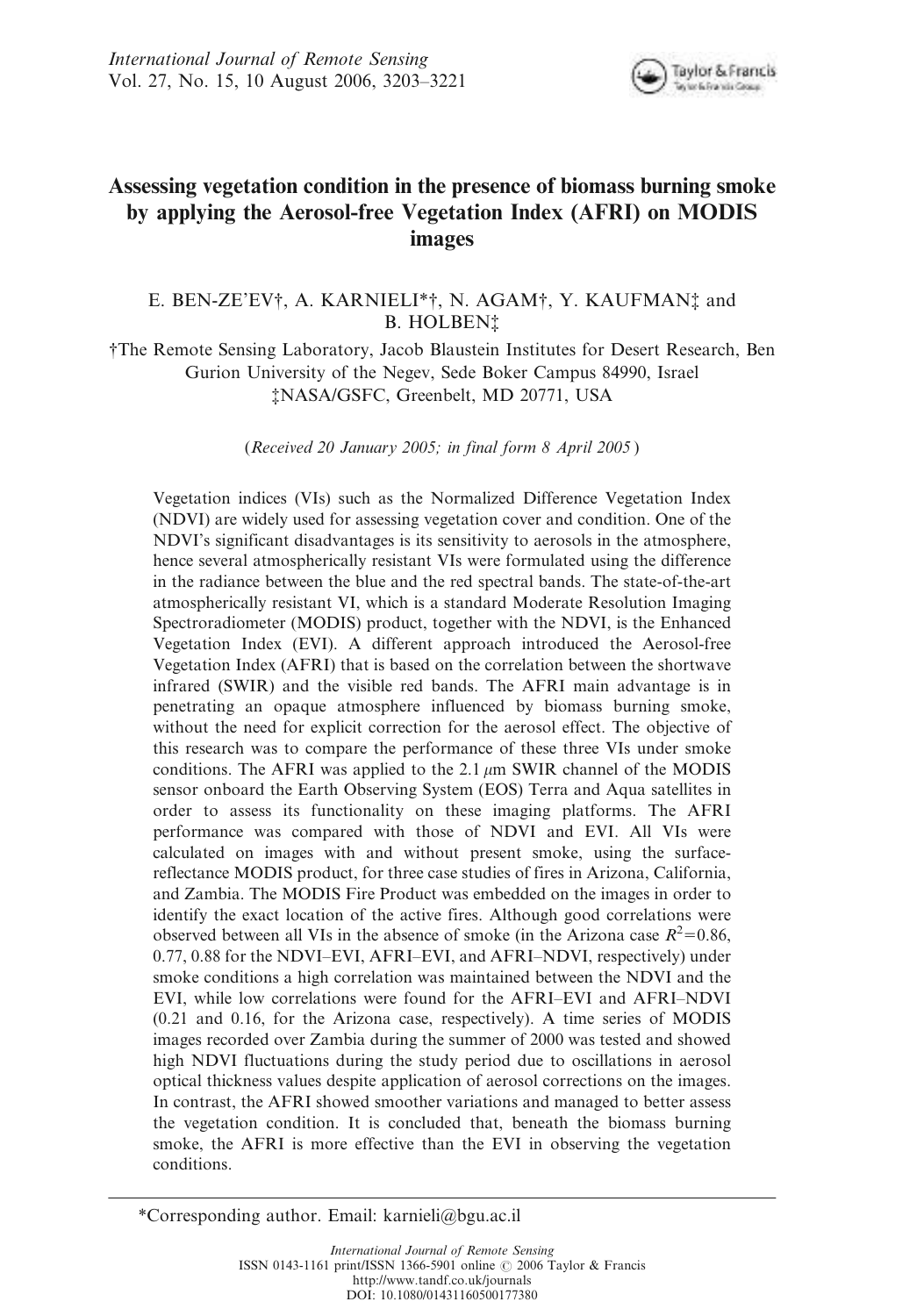#### 1. Introduction

The spectral properties of vegetated areas present different mixtures of vegetation, soil brightness, environmental effects, shadow, soil colour, moisture, etc. (Tucker 1979, Huete 1987, Bannari *et al*. 1995). Dozens of vegetation indices (VIs) have been developed during the past decades in order to assess the state of vegetation qualitatively and quantitatively. The most widely used VI is the Normalized Difference Vegetation Index (NDVI) (Rouse *et al*. 1974):

$$
NDVI = (\rho_{NIR} - \rho_{red})/(\rho_{NIR} + \rho_{red})
$$
\n(1)

where  $\rho_{\text{NIR}}$  and  $\rho_{\text{red}}$ , are the reflectance in the near-infrared (NIR) and red channels, respectively. Although this index is used extensively, it has a few weaknesses. First, it is sensitive to the effects of soil background (type, brightness, colour, wetness, etc.). For overcoming this issue Huete (1987) invented the Soil Adjusted Vegetation Index (SAVI). The other weakness is due to the presence of light-absorbing and scattering aerosols in the atmosphere (Kaufman and Tanré 1992). This weakness causes some complexities in calculating true vegetation values in an atmosphere contaminated by different types of aerosols such as biomass burning smoke, volcanic ash, industrial emissions, dust, etc. (Slater and Jackson 1982, Kaufman 1989, Kaufman and Tanré 1996). Spatial and temporal studies carried out using airborne and space-borne images have shown the effect of the atmosphere on vegetation indices (Kaufman and Sendra 1988, Qi *et al*. 1993, Bannari *et al*. 1995, King *et al*. 1999, Karnieli *et al*. 2001). As a result, Kaufman and Tanre´ (1992) examined two VIs that directly correct the red radiance for aerosol effect by incorporating the blue band. These are the Atmospheric Resistant Vegetation Index (ARVI) and the Atmospheric Resistant SAVI (SARVI). Recently the Enhanced Vegetation Index (EVI) was developed in order to optimize the vegetation signal with improved sensitivity in high biomass regions and improved vegetation monitoring while correcting for canopy background signals reducing atmosphere influences. The EVI is based on the NDVI, SAVI, and ARVI indices, and uses functionalities from each one of them in order to overcome the soil and the atmosphere interferences. EVI is formulated as:

$$
EVI = G \frac{\rho_{NIR} - \rho_{red}}{\rho_{NIR} + C1\rho_{red} - C2\rho_{blue} + L}
$$
 (2)

where  $G=2.5$ ,  $C_1=6$ ,  $C_2=7.5$ , and  $L=1$ . This index was recently used and its capability to penetrate forest fire smoke plum was demonstrated by Huete *et al*. (1999, http://eospso.gsfc.nasa.gov/ftp\_ATBD/REVIEW/MODIS/ATBD-MOD-13/ atbd-mod-13.pdf).

A different approach for assessing the surface cover in the absence of aerosol effect relies on VIs that are based on the shortwave infrared (SWIR) spectral bands (Kaufman and Remer 1994, Miura *et al*. 1998). Following this approach, the current study analyses a new SWIR-based index, named the Aerosol-free Vegetation Index (AFRI) (Karnieli *et al.* 2001). AFRI uses the 2.1  $\mu$ m band due to the following reasons.

- Its location is in one of the atmospheric windows and therefore it is less influenced by atmospheric gases such as  $O_2$ ,  $O_3$ ,  $H_2O$ ,  $CO_2$ , etc.
- Its location is relatively far from the Earth's peak emission at about 10  $\mu$ m, and thus, in contrast to the  $3.75 \mu m$  band (Holben *et al.* 2002), it is not affected by uncertainties in the correction of emitted radiation.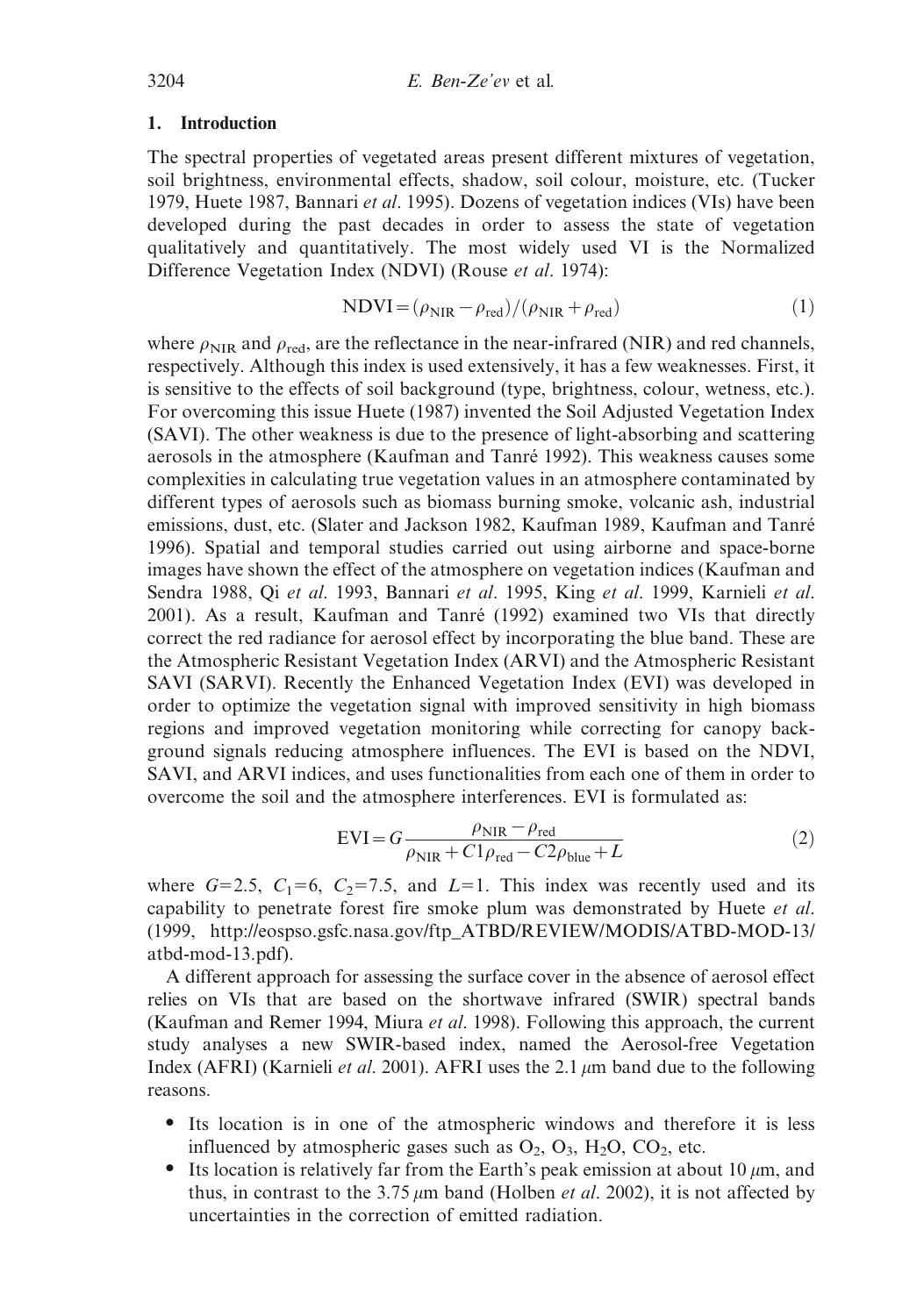- The 2.1  $\mu$ m band is much longer than the size of the most common types of aerosols, such as smoke or sulphates (but not larger than dust), and consequently penetrates the atmospheric column in presence of these aerosols (Kaufman and Remer 1994).
- Bio-physiological speaking, as chlorophyll absorption by healthy vegetation tends to reduce the reflectivity in the visible portion of the electromagnetic spectrum, liquid water in the plants, associated with the presence of chlorophyll, absorbs radiation in the 2.1  $\mu$ m region.
- Similarly, factors that reduce reflectivity of soils in the visible region, such as soil moisture or self-shadow, act in the same direction in the SWIR region as well.

The AFRI index was tested during a field campaign that was carried out in 1997 in Israel. Several instruments were installed on a light aircraft, which flew at an altitude of 300 m, an altitude low enough to minimize the atmospheric affect. Under clear sky conditions, the field spectrometer (Analytical Spectral Devices, ASD) measurements revealed a high correlation between the SWIR 2.1  $\mu$ m spectral band and the red spectral bands with a general linear relationship of:

$$
\rho_{0.645} = 0.5 \rho_{2.1} \tag{3}
$$

where  $\rho_{0.645}$  and  $\rho_{2.1}$  are the reflectance of the red band and the SWIR band, respectively. Introducing equation (3) into equation (1) yields:

$$
AFRI = (\rho_{NIR} - 0.5\rho_{2.1})/(\rho_{NIR} + 0.5\rho_{2.1})
$$
\n(4)

Similar to other vegetation indices such as NDVI and EVI, AFRI was proven to be sensitive to the green, photosynthetically active vegetation, though by sensing the liquid water content instead of the chlorophyll absorption in the red bands. This is since photosynthetically active vegetation has to have high liquid water content. However, as noted, AFRI's main advantage is its ability to penetrate an atmosphere opaque by biomass burning aerosols, and consequently producing a realistic vegetation condition image. According to Karnieli *et al*. (2001) under clear sky conditions the AFRI closely resembles the NDVI. The values of both indices are almost identical and thus it is possible to assess vegetation conditions without using the visible bands that are more sensitive to atmospheric scattering.

The AFRI index was previously tested on an image of Cuiábá, Brazil, taken during the Smoke Clouds and Radiation–Brazil (SCAR-B) experiment by the airborne hyperspectral imager—Airborne Visible/Infrared Imaging Spectrometer (AVIRIS) onboard a NASA ER-2 aircraft. The ER-2 flew at an altitude of 20 km while the AVIRIS acquired images with a 20 m spatial resolution at nadir and a 10 km swath width. Implementation of the AFRI on the image gave near true vegetation values for the vegetated area covered by biomass burning smoke (Karnieli *et al.* 2001). Recently, AFRI, applying the 1.6  $\mu$ m channel of the SPOT-VEGETATION, was tested under different optical depth conditions over Taiwan (Liu *et al*. 2004). It was concluded that the AFRI and ARVI performed better than the NDVI.

The objective of this work is to continue the exploration of the AFRI by assessing the functionality of satellite sensors such as Moderate Resolution Imaging Spectrometer (MODIS), and its ability to serve as an imaging platform for the use of the AFRI.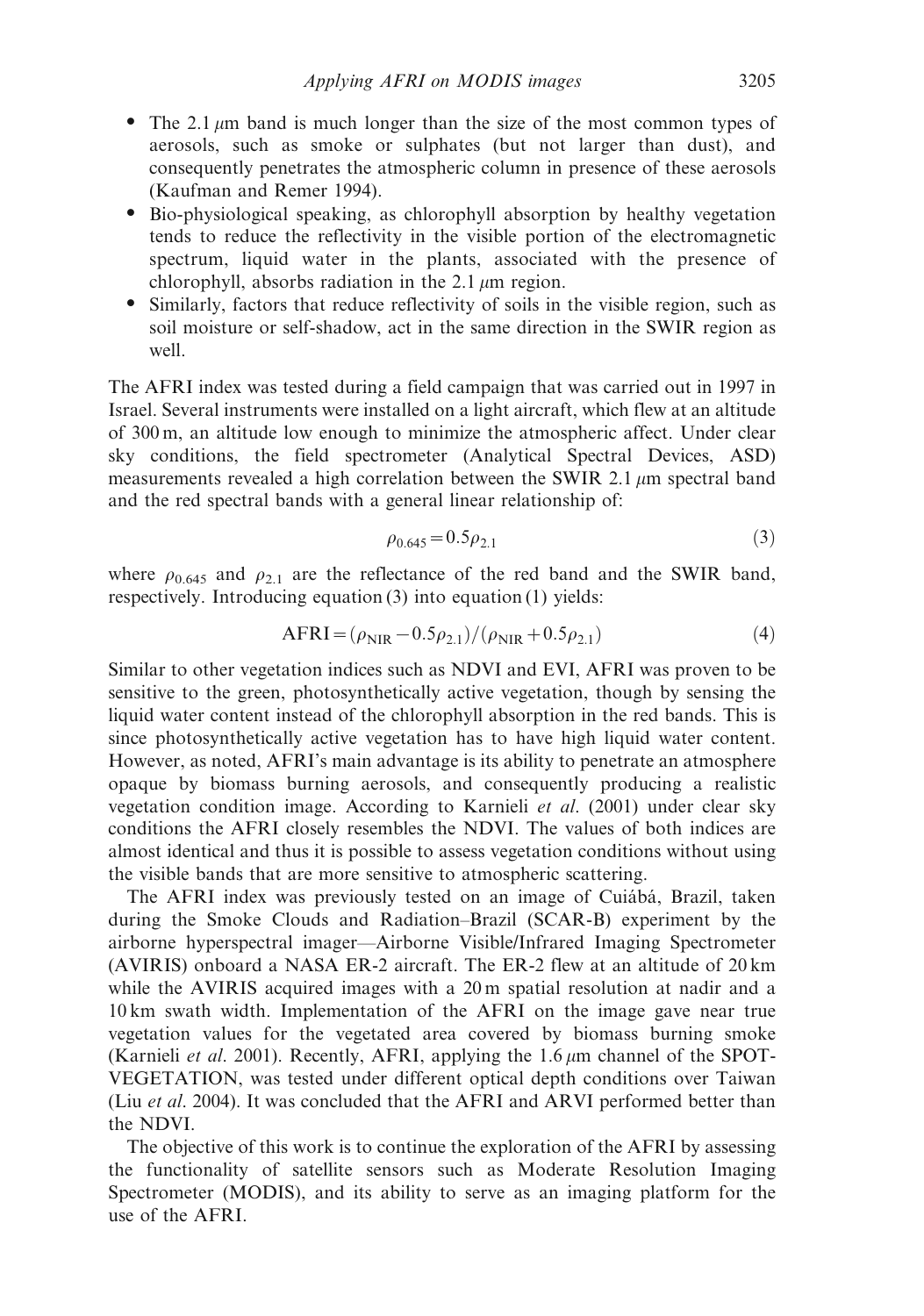## 2. Data sources and case studies

## 2.1 Satellite sensor data

The MODIS instruments onboard the Earth Observing System (EOS) Terra and Aqua satellites provide high radiometric sensitivity (12 bit) in 36 spectral bands ranging in wavelength from 0.4 to 14.4  $\mu$ m. Two bands are imaged at a nominal resolution of 250 m at nadir, five bands at 500 m, and the remaining 29 bands at 1000 m.

2.1.1 MODIS products. There are 44 standard MODIS data products in use for studying global change. These products are being used in a variety of disciplines, including oceanography, biology, and atmospheric science. Currently, the products have two main versions, V3 and V4. The latter is a newer version and is used in most of the cases. Four different products are used in this research.

*MOD02\_L1b*. The Level 1B dataset contains calibrated and geolocated ataperture radiances for 36 bands generated from MODIS Level 1A sensor counts (MOD01). In addition, Earth bidirectional reflectance distribution function (BRDF) may be determined for the solar reflective bands (1–19, 26) through knowledge of the solar irradiance (e.g. determined from MODIS solar-diffuser data, and from the target–illumination geometry). Additional data including quality flags, error estimates, and calibration, can be found in Isaacman (2002), Toller and Isaacman (2002), and in the MODIS web site at http://modis.gsfc.nasa.gov/data/  $dataproducts.php?MOD_NUMBER=02.$ 

*MOD04\_L2—Aerosol Product*. The MODIS Aerosol Product monitors the ambient aerosol optical thickness over the oceans globally and over a portion of the continents. Furthermore, the aerosol size distribution is derived over the oceans, and the aerosol type is derived over the continents. Daily Level 2 data are produced at the spatial resolution of  $10 \text{ km} \times 10 \text{ km}$  (at nadir). The product is used to study aerosol climatology, sources and sinks of specific aerosol types (e.g. sulphates and biomass-burning aerosol), interaction of aerosols with clouds, and atmospheric corrections of remotely sensed surface reflectance over the land. Information about this product can be found at the MODIS web site (http://modis.gsfc.nasa.gov/data/  $dataproducts.php?MOD_NUMBER=04)$ . The products disadvantage in this research was its low spatial resolution of  $10 \text{ km} \times 10 \text{ km}$ .

*MOD09—Surface Reflectance*. The MODIS Surface-Reflectance Product (MOD09) is computed from the MODIS Level 1B land bands 1, 2, 3, 4, 5, 6, and 7 (centred at 0.648, 0.858, 0.47, 0.55, 1.24, 1.64, and  $2.13 \,\mu$ m, respectively). The product is an estimate of the surface spectral reflectance for each band, corrected for atmospheric scattering and absorption by atmospheric gases and aerosols. The images are in Integerized Sinusoidal projection, WGS 84 Datum. NASA offers different MOD09 products, depending on resolution and an eight-day cloud screened product. This research used the daily MOD09GHK (Gridded Half Kilometer) and the MOD09A1 (eight-day) 1 km products. Further information can be found at http://modis.gsfc.nasa.gov/data/dataproducts.php?MOD\_NUMBER= 09. The surface reflectance products do not manage to fully 'clear' the biomass burning aerosols from the images (Vermote *et al*. 2002), nor did they manage in this research.

*MOD14—Thermal Anomalies—Fires and Biomass Burning*. The MODIS Thermal Anomalies product includes fire occurrence (day/night), fire location, the logical criteria used for the fire selection, and an energy calculation for each fire. The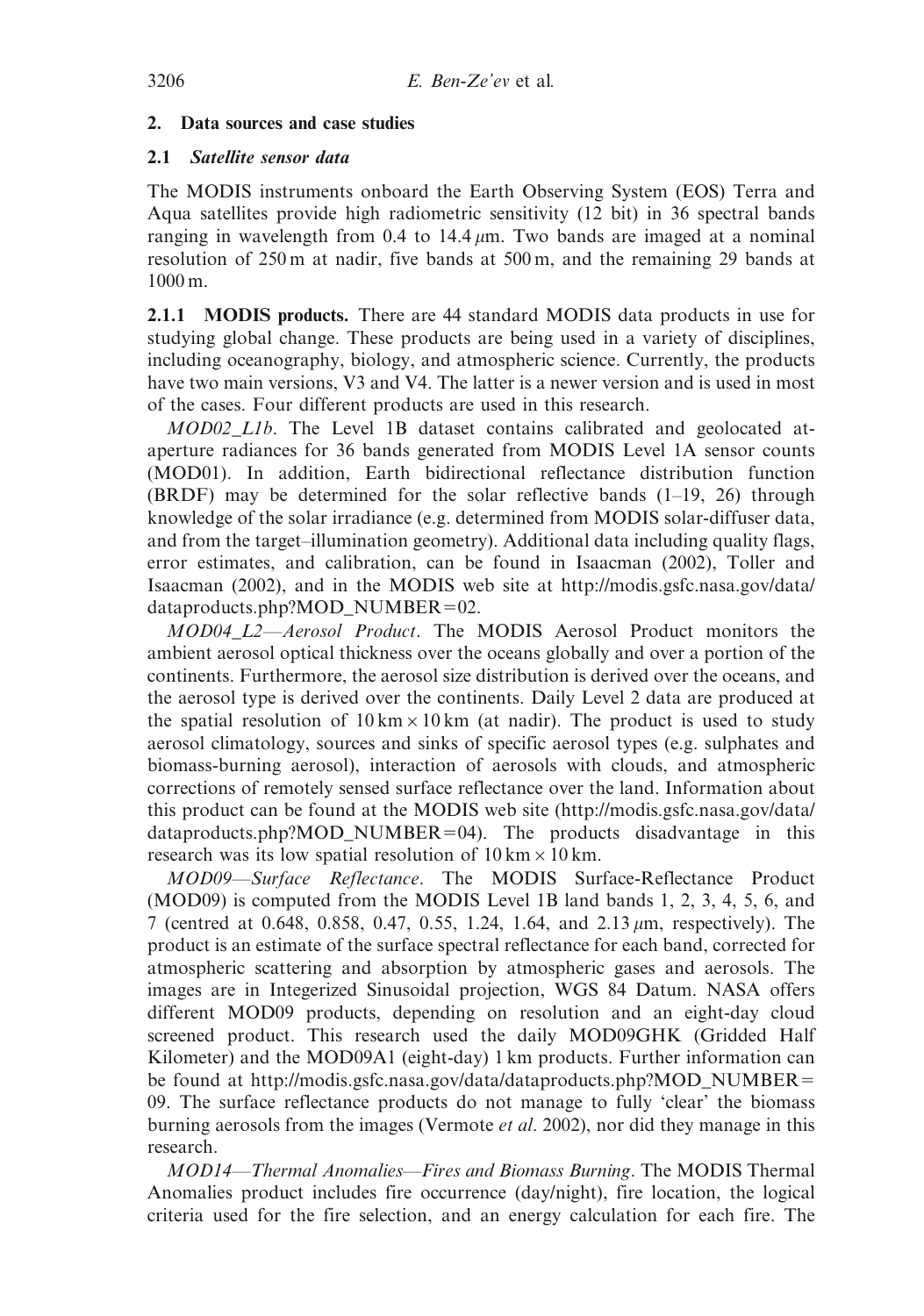product also includes composite eight-day-and-night fire occurrence, composite monthly day-and-night fire occurrence, gridded 10 km summary per fire class (daily/ eight-day/monthly), and a gridded  $0.5^{\circ}$  summary of fire counts per class (daily/eightday/monthly). The Level 2 product includes various fire related parameters including the occurrence of day and night-time thermal anomalies, flagged and grouped into different temperature classes with emitted energy from the fire. These parameters are retrieved daily at 1 km resolution and can be viewed in the MODIS web site (http://modis.gsfc.nasa.gov/data/dataproducts.php?MOD\_NUMBER=14), with additional reading in Justice *et al*. (2002).

# 2.2 Datasets

This section sums up three web-based sites for locating biomass burnings. These databases also offer visual and textual (tables and graphs) data from different areas of the world with natural and anthropogenic fires.

2.2.1 GBA2000. The Global Burnt Area 2000 Initiative (GBA2000) web site (http://www.grid.unep.ch/activities/earlywarning/preview/ims/gba/test.htm) is an initiative launched by the Global Vegetation Monitoring (GVM) Unit of the Joint Research Center—European Committee (JRC), in partnership with six other institutions, with the specific objective being to produce a map of the areas burnt globally for the year 2000, using the medium resolution (1 km) satellite imagery provided by the SPOT-VGT system, and to derive statistics of area burnt per type of vegetation cover. The web site offers an interactive global map for the year 2000 with different layers (borders, trees, land covers, etc.), statistical tabular and graph data, and downloadable geographic information system (GIS) (ArcInfo) and ENVI/ ERDAS layers.

2.2.2 Earth Observatory. NASA's Earth Observatory (EO) web site (http:// earthobservatory.nasa.gov) presents different remote sensing features. The 'Natural Hazards' section is devoted to satellite images of natural and anthropogenic disasters as fires, volcano eruptions, floods, etc. The fire section has many images of fires around the world, most taken by the MODIS instrument. Using this site makes it easier on the user in finding specific images due to the fact that all the images have thumbnails and so one can evaluate the image before downloading it.

Due to AFRI's sensitivity to waterbodies (NIR and SWIR wavelengths are almost totally absorbed by water) and its purpose of stating vegetation condition through smoke, vast vegetated areas with as minimum clouds and waterbodies as possible were explored through this web site.

2.2.3 SAFARI2000. The Southern African Regional Science Initiative (SAFARI2000) was an international science research campaign during the dry season of the millennium. SAFARI2000 was aimed at developing a better understanding of the southern African atmosphere. It included atmospheric research of biomass-burning aerosols from large fires (natural and anthropogenic) in different countries in the south of the African continent. The project combined space-borne, airborne, and ground measurement stations, which measured aerosol characteristics and behaviour. The SAFARI2000 ground-based aerosol measurements were conducted with several sunphotometers, which are part of the AErosol RObotic NETwork (http://aeronet.gsfc.nasa.gov/). The goal of the program was to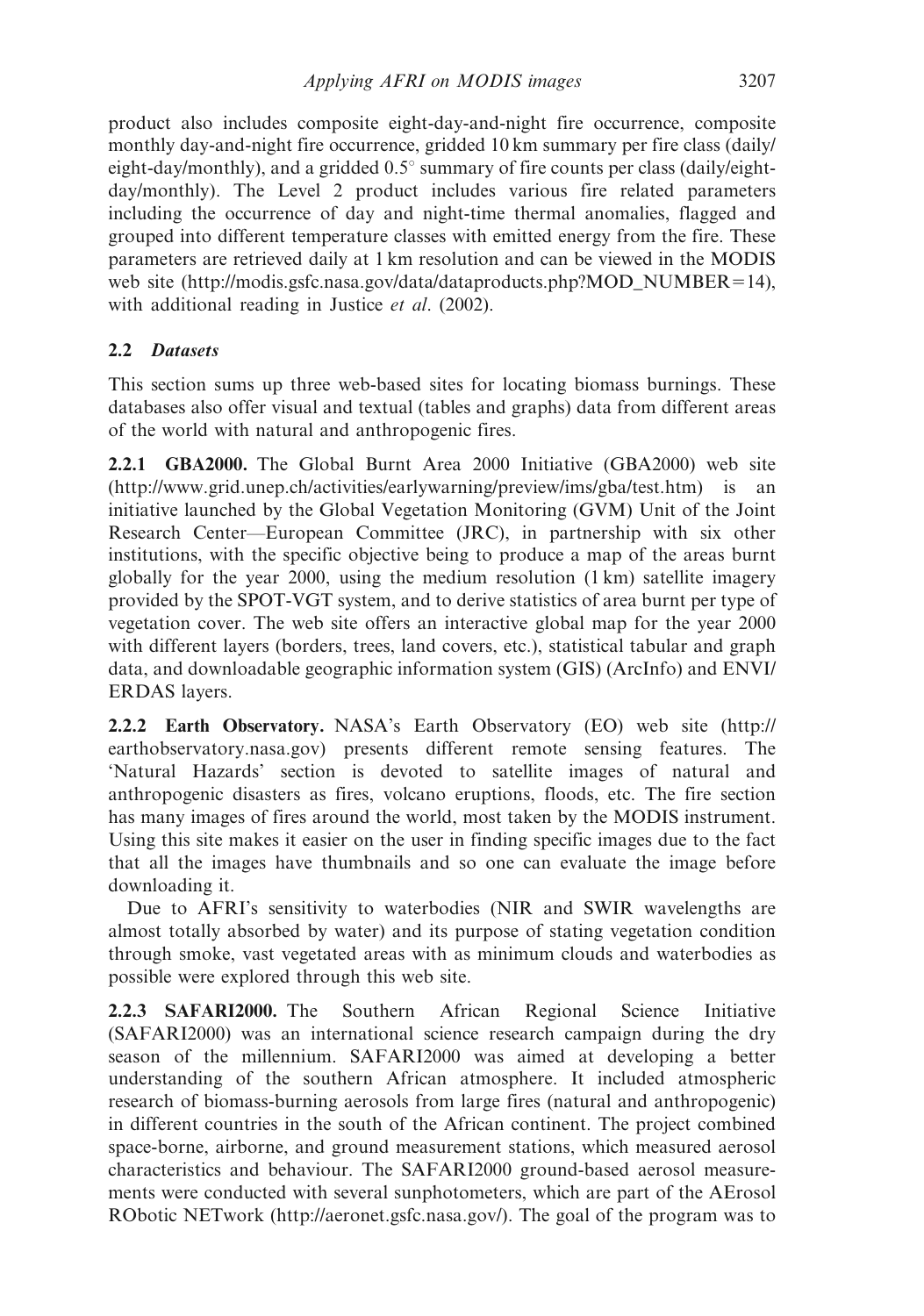assess aerosol optical properties and validate satellite retrievals of aerosol optical properties.

The first and last databases (i.e. GBA2000 and SAFARI2000) have much data but cannot tell of the satellite coverage. Therefore, NASA's EO was found to be the most sufficient of the three due to the visualization of the images. One must first find the images, which fit most for the research, and only then, data concerning vegetation coverage, smoke emission, aerosol optical thickness (AOT) etc., can be downloaded and used.

## 2.3 Case studies

2.3.1 Rodeo—Chediski. The Rodeo–Chediski fire burned in east-central Arizona from 18 June 2002 and was not controlled until 7 July. It was the worst forest fire in Arizona to date, consuming aproximetly  $1890 \text{ km}^2$  of woodland. Initially there were two separate fires. The first fire, the Rodeo fire, was reported on the afternoon of 18 June near the Rodeo Fairgrounds on the Fort Apache Reservation (http:// www.wikipedia.org/wiki/Rodeo-Chediski\_fire).

MODIS L1B images of the region were downloaded from NASA's EOS Distributed Active Archive Center (DAAC) web site (http://edcimswww.cr.usgs. gov/pub/imswelcome/plain.html). The two main weaknesses of the L1B images in this research are the cloud cover and the fact that the images are not atmospherically corrected, thus the pixel values are not true-ground values but top-of-atmosphere (TOA)-sensor values, known as apparent reflectance. Due to this weakness, the red– SWIR ratio cannot be computed truthfully; therefore the AFRI could not be employed. Hence, the L1B images were used, as reference images in order to monitor the daily expansion of the fire and the smoke but NDVI or AFRI were not calculated on them.

The MODIS surface reflectance product (MOD09) was used in order to evaluate the accurate ground reflectance. Two surface reflectance products were downloaded from the EOS DAAC web site: MOD09GHK, and MOD09A1. Both products are atmospherical corrected (gas absorption and molecular and aerosol scattering). The former is a daily 500 m restructured version of its primary input MOD09\_L2, while the latter is a 1 km eight-day composite of the gridded level-2 surface reflectance product. A 12-day (day of the year—date) archive was built with the daily images denoted as 2002161–2002185 (10 June–4 July 2002). In order to compute the red– SWIR ratio, reflectance was calculated for a clear-day image (10 June) of the Rodeo–Chediski region. A vegetative area of  $3360 \text{ km}^2$  was chosen and saved as an area of interest (AOI). Correlation was computed for the red and SWIR (2.1  $\mu$ m) bands.

Subsequently, a cross-section was drawn over an area of vegetation over the region of the expected fire and smoke. This procedure was performed on all the images during the time period. Figure 1 shows the subset and cross-section of an image recorded a day after the fire started. The cross-section's pixel values were extracted and NDVI, EVI, and AFRI were calculated for each pixel. Two daily subseted images, dating 10 and 19 June 2000, i.e. eight days before, and a day after the fire started, were used in order to examine the behaviour of the indices, with and without the presence of smoke.

Two MODIS products were used for verifying the fire and smoke. A fire product (MOD14) was layered on the image showing the exact location of the active fire and the aerosol product (MOD04) was used in order to monitor the expansion and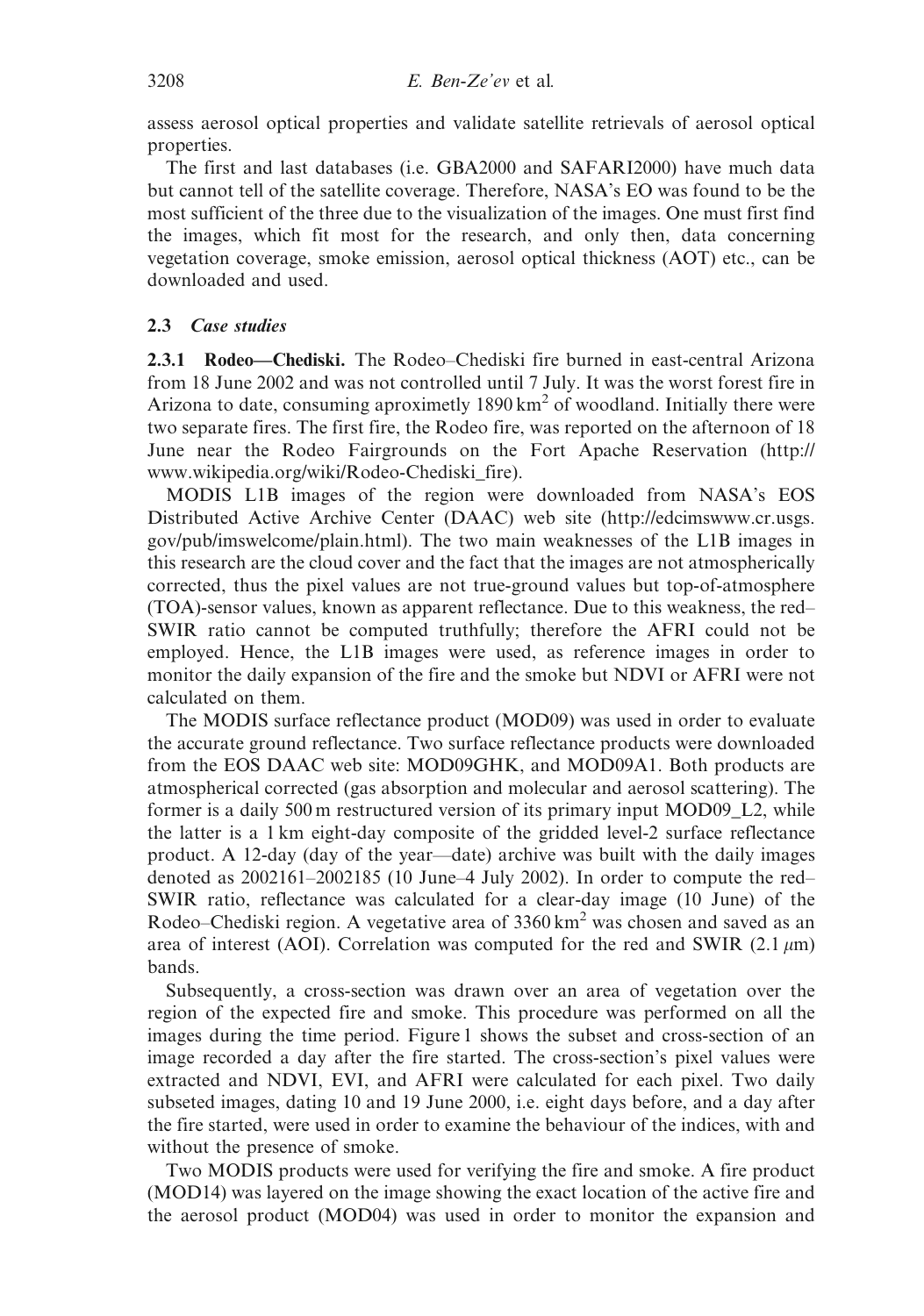

Figure 1. (*a*) A false-colour (RGB=2.13, 0.865, 0.47  $\mu$ m) daily surface reflectance image of the Rodeo–Chediski region. The forest is seen in dark green. The white rectangle boxes the fire and smoke and is enlarged in (*b*). (*b*) A subset of (*a*). The fire can be seen in a light-blue hue, the burn scars are pink, and the smoke dark blue/purple. NDVI and AFRI values were calculated for the cross-section.

movement of the biomass burning smoke, and to differentiate it from clouds, although it was not layered on the images due to its low resolution ( $10 \text{ km} \times 10 \text{ km}$ ).

2.3.2 California. Late season fires were burning in the Sierra Nevada Mountains in California during the summer of 2002. The area is mainly vegetated by mountain coniferous forest communities, which cover the Sierra Nevada Mountains. The community is a mixture of conifers dominated by Ponderosa pine, with some incense-cedar and California Black Oak at lower elevations and increasing numbers of sugar pine and white fir at the higher elevations (http://biology.usgs.gov/s + t/ SNT/noframe/cal63.htm). Figure 2 is an Aqua–MODIS image taken on 25 November 2002. The figure shows these and other fires scattered across the state, and what could be a mixture of smoke and urban air pollution which is nestled into the San Joaquin Valley (http://earthobservatory.nasa.gov).

Daily surface reflectance (MOD09GHK) images of the North American continent covering the area of California were downloaded for the dates 10–30 November 2003. Due to cloud cover over the region a single fire (1202446.40W/ 384501.79N), which was visible during several days, was chosen and subseted from all the images (figure 3(*a*)).

2.3.3 Mongu, Zambia. After reviewing the statistics in the GBA2000 web site and in conjunction with SAFARI2000, two more regions were found suitable for the research, Zambia and Mozambique. Both countries showed among the largest burnt areas in the African continent, for the given dry season (August–September). Mozambique suffered an average loss of roughly  $32500 \text{ km}^2$  each month while Zambia experienced a 'slow start' with 15988 km<sup>2</sup> of burnt territory in August, and a rise by more than 100% to 33 180 km<sup>2</sup> during September (http://www.grid.unep.ch/ activities/earlywarning/preview/ims/gba/test.htm). Zambia was chosen from the two countries as a case study due to the fact that it participated in the SAFARI2000 campaign and thus ground measurements were obtained during the summer months, and may help in confirming and measuring the source and quantities of the aerosols in the images. During the SAFARI2000 campaign, three AERONET sites were operational in Zambia: Mongu (15 $\degree$ S, 23 $\degree$ E), Senanga (16 $\degree$ S, 23 $\degree$ E), and Ndola ( $12^{\circ}$  S,  $28^{\circ}$  E). Mongu was chosen as the primary site due to its highest monthly average of biomass burning smoke. Relatively high AOT AERONETmeasurements  $(AOT<sub>500</sub>=1.78)$  were measured during 15 September (http://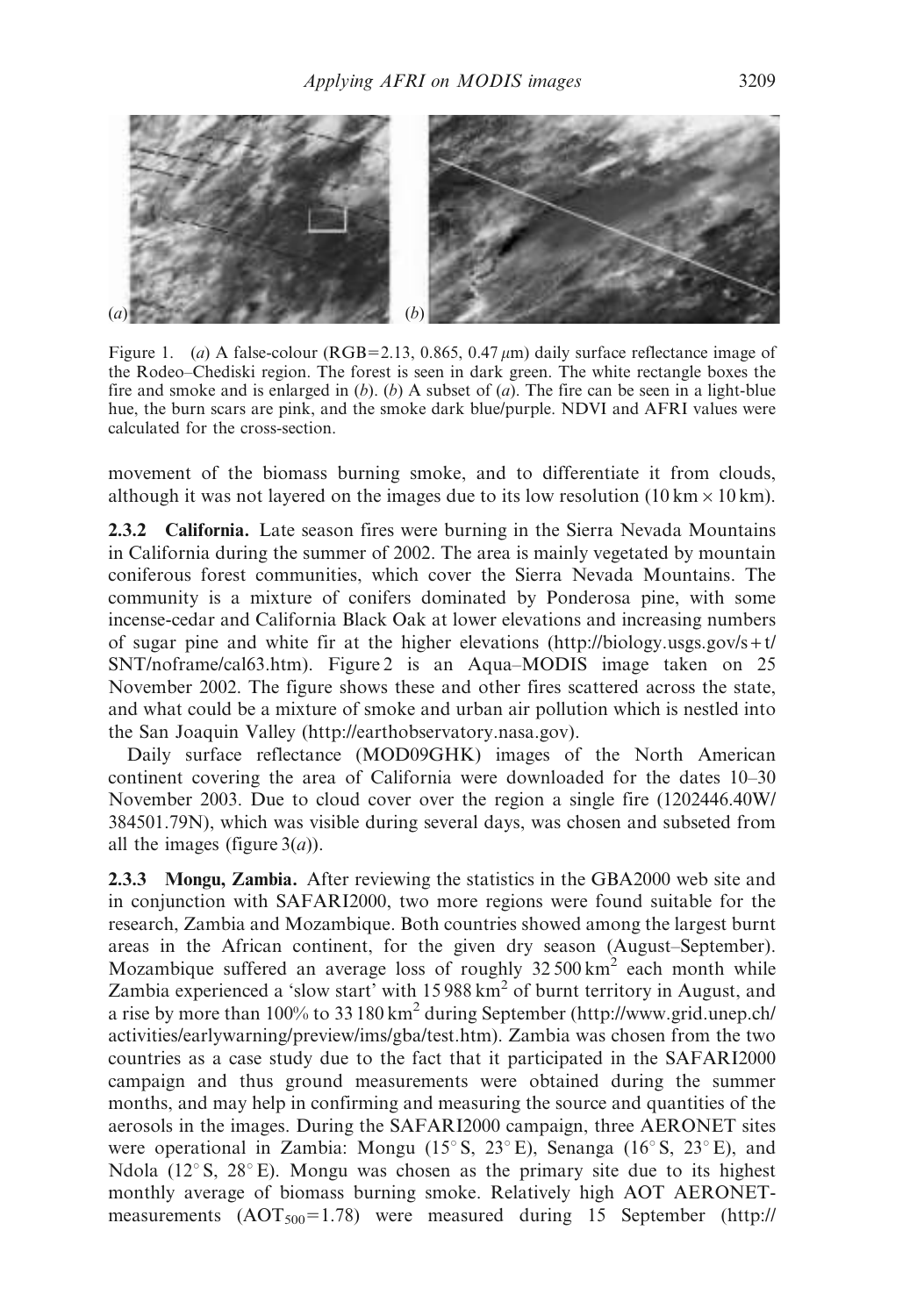

Figure 2. An Aqua–MODIS true-colour image of fires (red outlines) burning in California. At the upper right is Lake Tahoe, on the California–Nevada border. At the lower left is San Francisco Bay. Big plumes of smoke stream westward from the fires that are burning in the Sierra Nevada Mountains.

aeronet.gsfc.nasa.gov/). This certain event was chosen and analysed using images taken during August and September.

The principal vegetative cover in western Zambia is Miombo woodland savannah, with some grassland savannah, cropland, and seasonal marshes in the river floodplains. Grasses growing between the Miombo trees account for much of the biomass fuel burned in the woodland savannah regions (Eck *et al*. 2001).

All three case studies were carried out *in silico* and no true ground measurements were performed.

#### 3. Analysis and results

#### 3.1 Rodeo–Chediski

The biomass burning smoke of the Rodeo–Chediski fire blew over the forest in a linear fashion. Thus AFRI could be calculated over a cross-section transecting the smoke and the surrounding vegetation. The red–SWIR $_{2,1}$  ratio was calculated for a vegetated area on a clear day (10 June 2002) and showed high linear correlation of  $R^2$ =0.96 (figure 4). This significant result is consistent with previous findings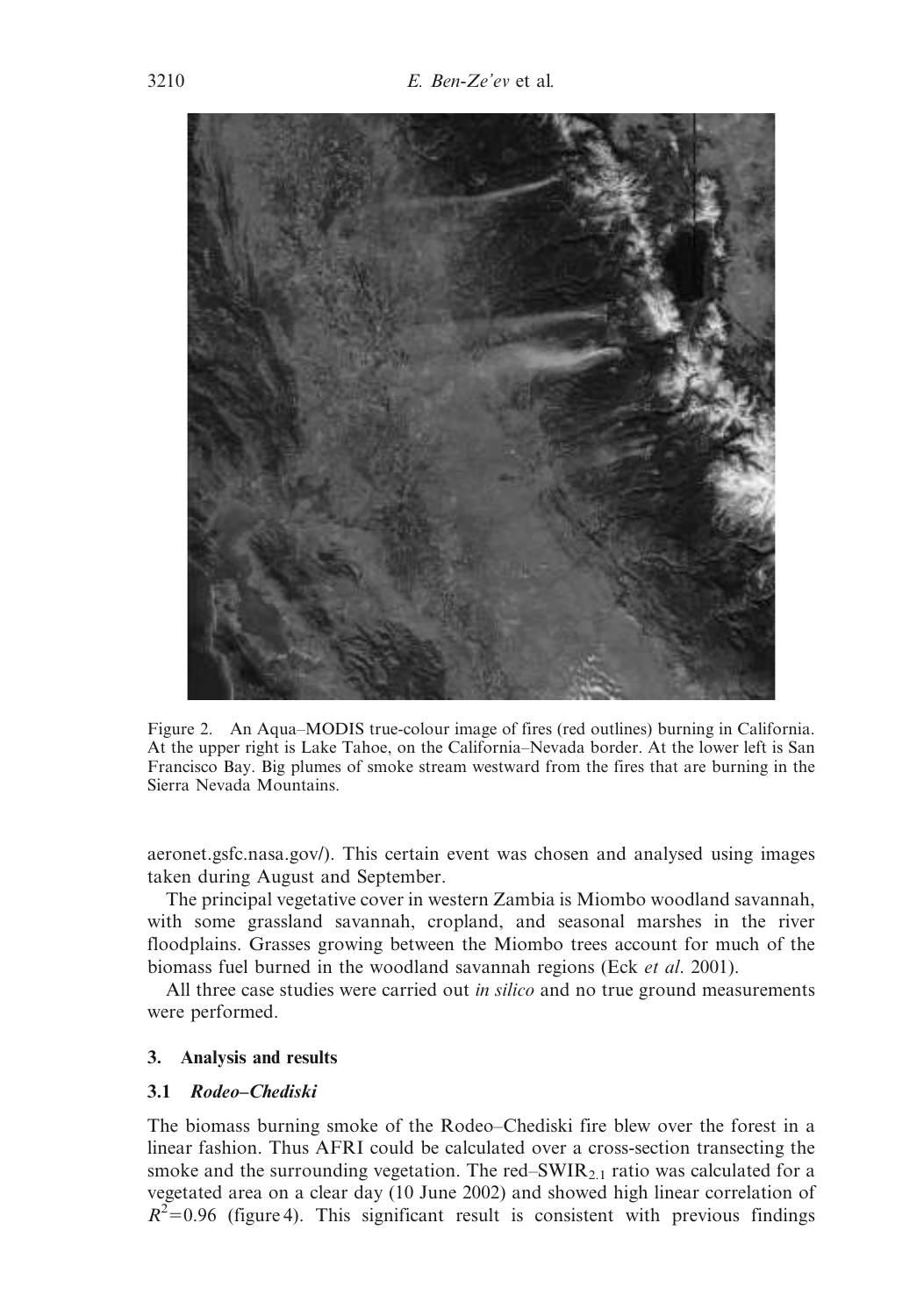

Figure 3. (*a*) A false-colour (RGB=2.13, 0.865, 0.47  $\mu$ m) image of the fire chosen in the California mountains. The vegetation is green, the active fire is seen in red, and the smoke is blue. (*b*) A pseudo-colour NDVI image. The smoke can be seen in yellow and red colours. (*c*) A pseudo-colour AFRI image. The smoke is transparent and thus the vegetation underneath is seen. The active fire can be seen due to the 2.1  $\mu$ m wavelength's proximity to the thermal emission peak of the fire.

(Kaufman *et al*. 1997a, 2000, Miura *et al*. 1998, King *et al*. 1999, Karnieli *et al*. 2001) and is the base for using the AFRI.

Figure 5 represents correlations between the different VIs before and during the fire. For the cross-section pixels in the image dating eight days before the fire started, high correlations were found between the NDVI and EVI ( $R^2$ =0.86), AFRI and EVI ( $\mathbb{R}^2$ =0.77), and AFRI and NDVI ( $\mathbb{R}^2$ =0.88). This indicates that prior to the fire, the AFRI showed a similar trend as the NDVI and EVI over vegetated areas. AFRI and NDVI have almost identical values as noted before by Karnieli *et al*. (2001). The AFRI and NDVI values were found to have higher values than the EVI (Huete *et al*. 2002, Ferreira *et al*. 2004). Scatter plots of the same pixels for the day after the fire started present two scatters—one of the smoke-free area and the other of the smoky area itself. Correlations among the VIs outside the smoky area remain relatively high, but obviously the two clusters cannot be connected. It is interesting to note the relatively high correlation ( $R^2$ =0.73) between NDVI and EVI over the smoke, which demonstrates the disability of the EVI, similar to the NDVI, to detect the vegetation through an opaque atmosphere.

Figure 6(*a*) shows the NDVI, EVI, and AFRI values along the cross-section eight days before the fire started. Similar trend of the VIs can be noticed. The AFRI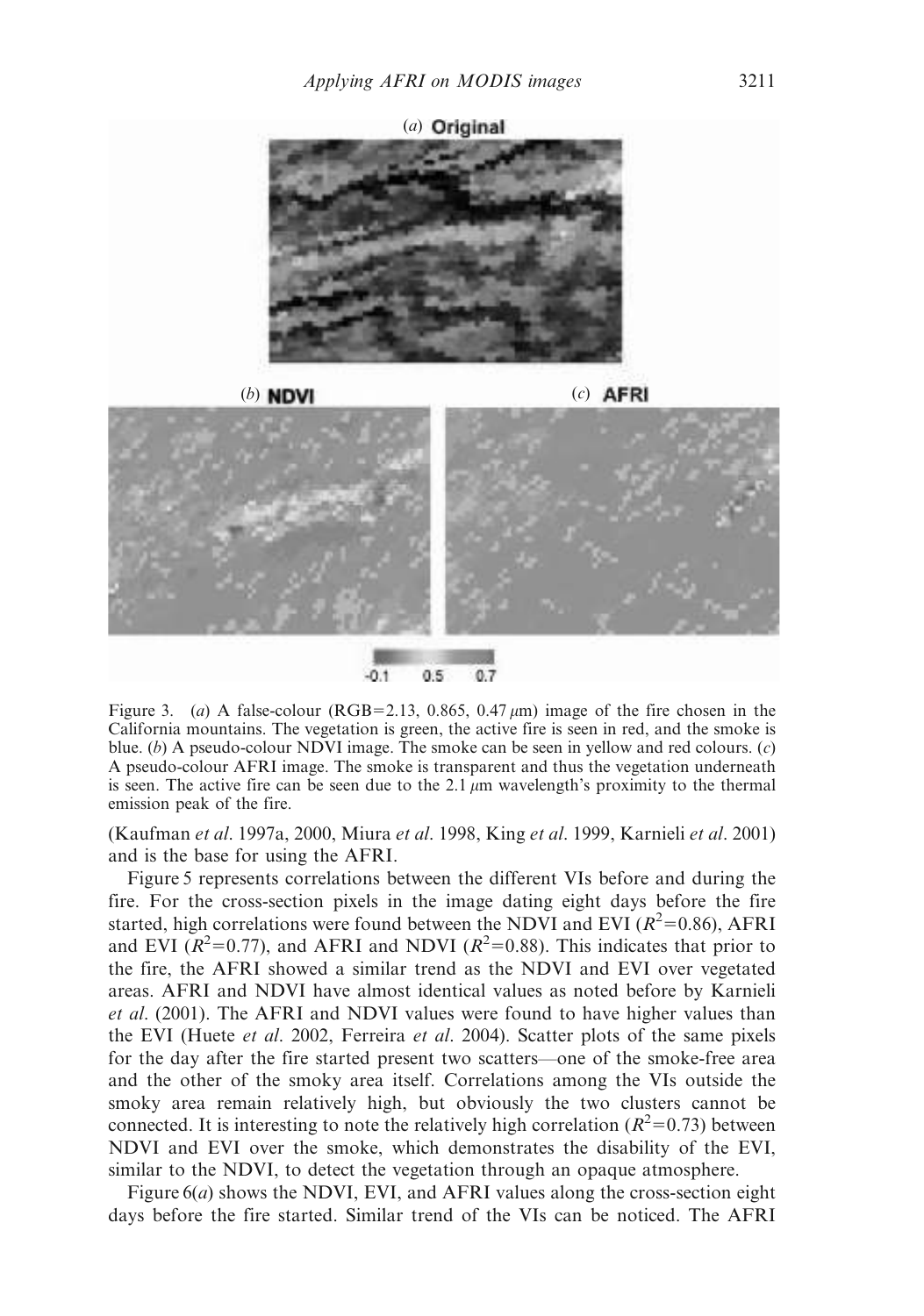

Figure 4. A scatter plot of the reflectance in the red and SWIR band for a vegetated area in the Rodeo–Chediski region. Note the high correlation between the two bands.

values are very similar to those of the NDVI, while the EVI has a similar trend but much lower values. Figure 6(*b*) shows the same VIs along the same cross-section one day after the fire outburst. One may note the similarity of the AFRI and NDVI values over the vegetated areas (both ends of the graph) and the significant decrease in NDVI values within the smoke contaminated area, while the AFRI maintains its high values throughout the entire cross-section. The EVI mimics both indices along the vegetated smoke-free pixels (although with lower values) and is also affected by the smoke, although to lesser degree than the NDVI.

In addition, AFRI and NDVI were computed on the whole sub-image over the fire and vicinity. Figure 7 shows both NDVI and AFRI pseudo-colour images. The vegetation can be seen in green hues, the soil is yellow and orange, and the smoke is red. One may note the smoke covering the vegetation in the NDVI image (figure  $7(a)$ ); however, in figure  $7(b)$  the AFRI manages to penetrate through the smoke, and thus expected vegetation values are calculated. The active fire can be seen in the AFRI image as dark green due to the proximity of the SWIR band to the thermal emission. Furthermore, a red streak, similar to the smoke in the NDVI image, can be seen stretching from the fire outward. This is not smoke but the shadow of the smoke as can be seen in figure  $1(b)$ . Note that this shadow also affects AFRI values along the cross-section (figure 6).

### 3.2 California

The fire used in this case study was too small and did not emit a high enough concentration of smoke in order to be monitored and tested during its period of burning. Thus, a single day (25 November 2002) was chosen, when the fire emitted the highest concentration of smoke that covered the largest vegetated area. NDVI and AFRI were calculated from the surface reflectance (MOD09GHK) values in the subseted image of the fire region. The NDVI, as suspected, did not manage to penetrate the smoke and showed very low values in its presence. The AFRI, on the other hand, pierced through the biomass burning aerosols and managed to calculate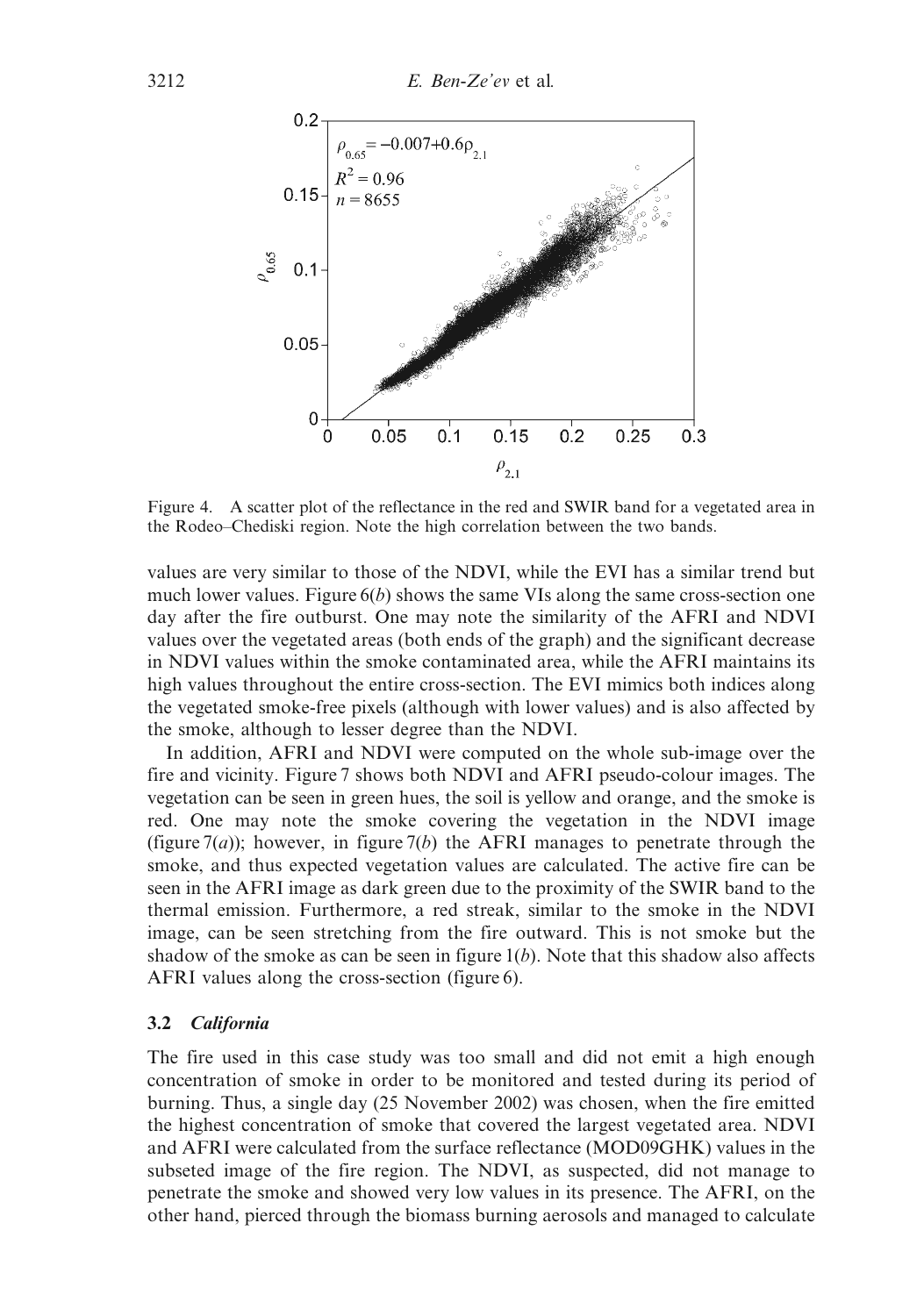

Figure 5. Correlations between the different VIs before and during the fire for the Rodeo– Chediski case study: (*a*) NDVI vs EVI before fire; (*b*) AFRI vs EVI before fire; (*c*) AFRI vs NDVI before fire; (*d*) NDVI vs EVI during fire; (*e*) AFRI vs EVI during fire; and ( *f* ) AFRI vs NDVI during fire.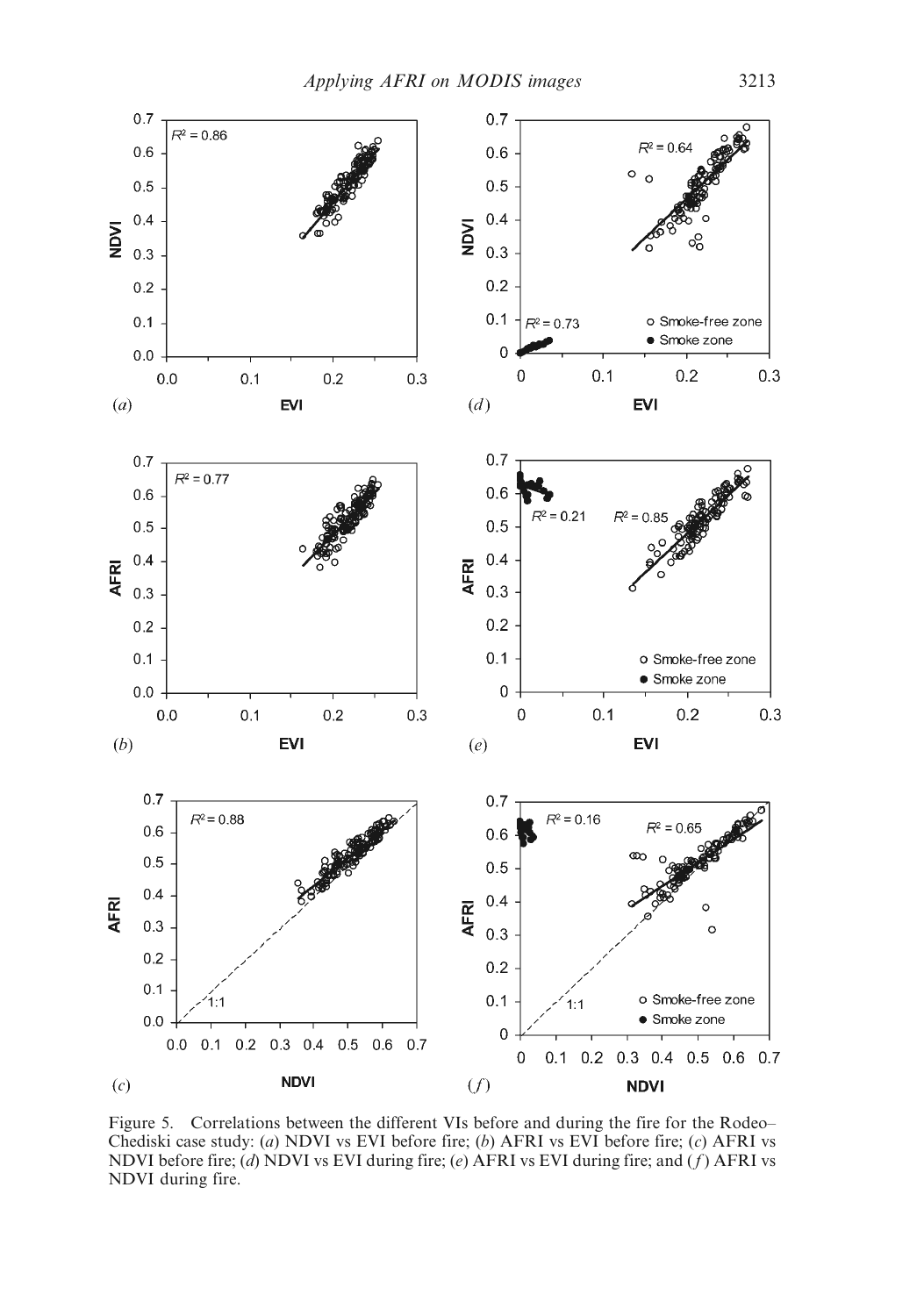

Figure 6. NDVI, EVI and AFRI values along the cross-section embedded on the image before and after the fire broke out: (*a*) dating 10 June; one may note the resemblance between the AFRI and NDVI. EVI shows a similar trend though with fewer fluctuations and lower values; and (*b*) dating a day after the fire started (19 June); NDVI and EVI values drop during the smoke contaminated pixels, while the AFRI manages to keep its high values. Note the decrease in AFRI values due to the smoke's shadow.

and illustrate near true vegetation condition values. Figure 3(*b*) and (*c*) shows the NDVI and AFRI subseted images of the fire.

## 3.3 Mongu

The bush fires overcasting the vegetated area in Zambia are indicated by fluctuations of  $AOT<sub>500</sub>$ , ranging between 0.15 and 1.78. In a different manner than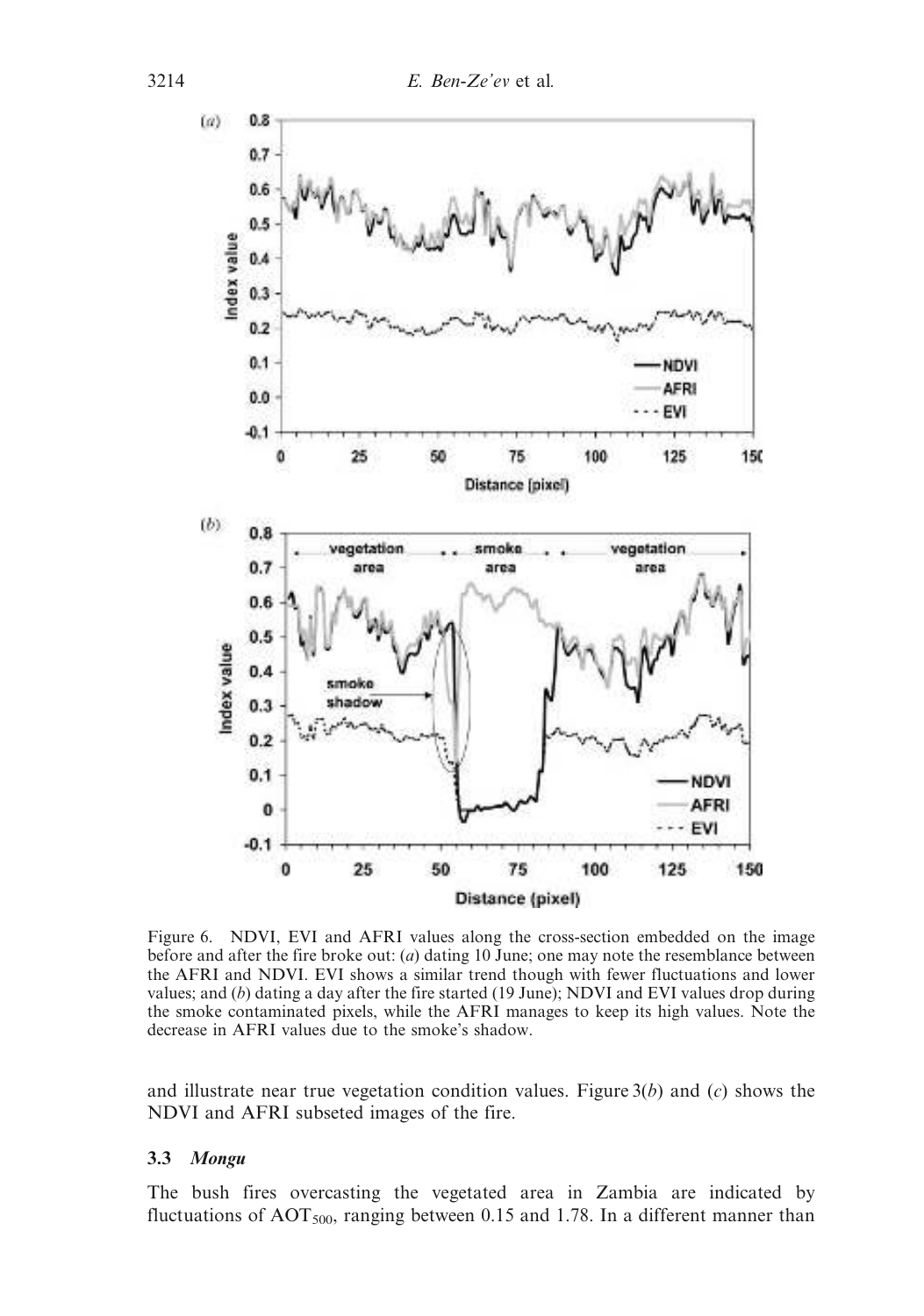



Figure 7. Pseudo-colour images of the Rodeo–Chediski fire. The images were calculated from the surface reflectance (MOD09GHK) image dating 19 June 2002: (*a*) NDVI; and (*b*) AFRI.

the forest fire cases described above, the current smoke was widely spread over the entire region, thus identifying the active fires was impossible. Therefore, in order to demonstrate the capability of the proposed index, a cross-section (approximately 80 km long) was stretched over the vegetated area. Spatial averages of the NDVI and AFRI were computed and embedded in a time series along with  $AOT<sub>500</sub>$  values (table 1, figure 8). The descriptive statistics computed for these data are presented in table 2. It can be seen that the averages of the NDVI and the AFRI are very similar. Moreover, a general look at figure 8 reveals similar trends of both indices. However, a careful examination of figure 8 implies that during dates characterized by high values of  $AOT<sub>500</sub>$ , the AFRI maintained relatively constant values, while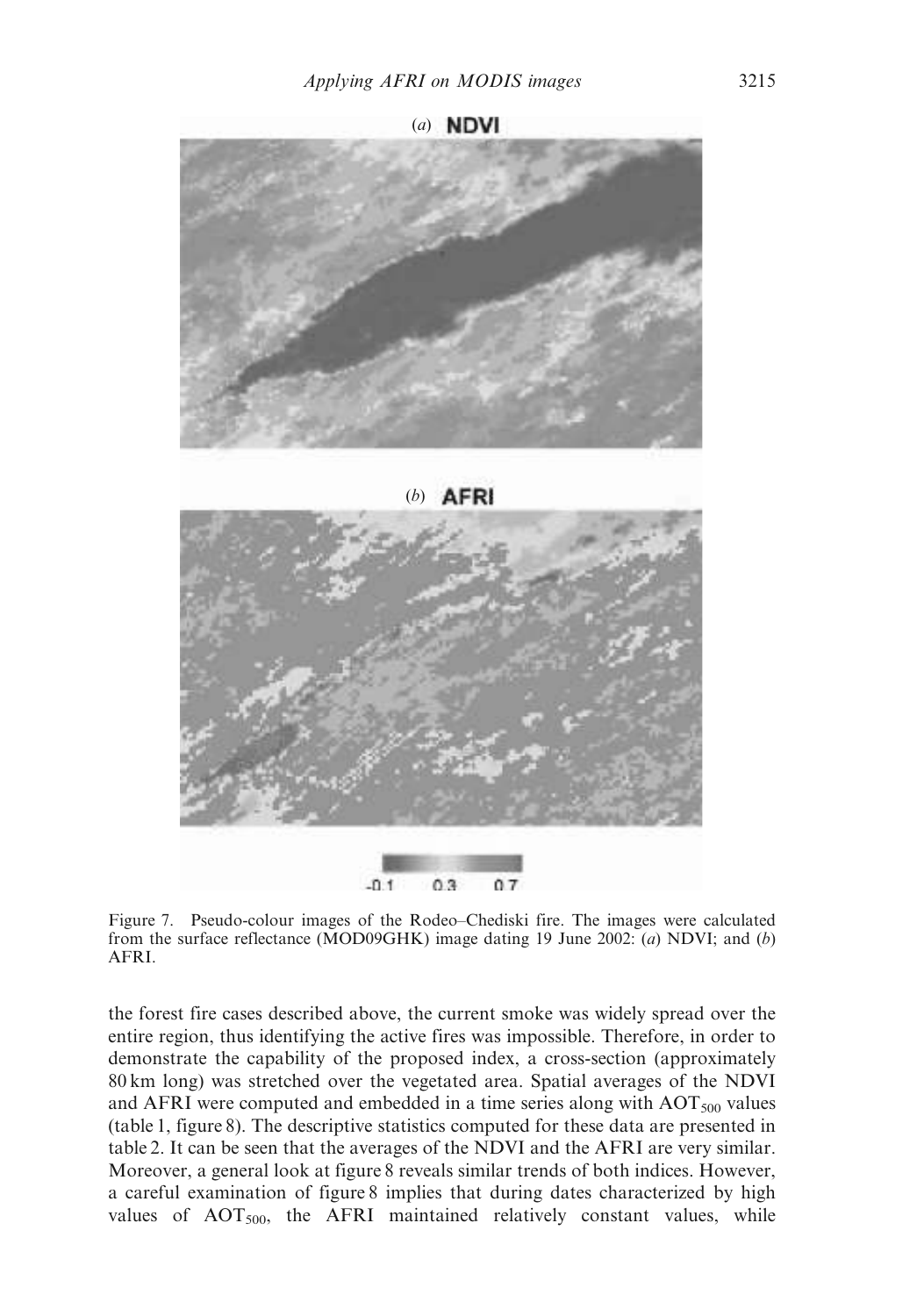Table 1. NDVI and AFRI values of the cross-section over a vegetated area near Mongu, Zambia, dating 1 August–27 September 2000 (day of year). 'N/A' represents dates with no images or images where the cross-section is in between orbits and there are no data. The  $AOT<sub>500</sub>$  values are averaged daily values from the AERONET site in Mongu.

| Year/DOY* | <b>NDVI</b> | <b>AFRI</b> | AOT <sub>500</sub> |
|-----------|-------------|-------------|--------------------|
| 2000/214  | 0.689762    | 0.681254    | 0.364              |
| 2000/215  | 0.635174    | 0.631853    | 0.519              |
| 2000/216  | 0.660839    | 0.658198    | 0.392              |
| 2000/217  | 0.649002    | 0.646316    | 0.221              |
| 2000/218  | 0.623015    | 0.622381    | 0.189              |
| 2000/219  | N/A         | N/A         | 0.2                |
| 2000/220  | N/A         | N/A         | 0.206              |
| 2000/221  | N/A         | N/A         | 0.201              |
| 2000/222  | N/A         | N/A         | 0.151              |
| 2000/223  | N/A         | N/A         | 0.244              |
| 2000/224  | N/A         | N/A         | 0.217              |
| 2000/225  | N/A         | N/A         | 0.219              |
| 2000/226  | N/A         | N/A         | 0.36               |
| 2000/227  | N/A         | N/A         | 0.179              |
| 2000/228  | N/A         | N/A         | 0.205              |
| 2000/229  | N/A         | N/A         | 0.166              |
| 2000/230  | N/A         | N/A         | 0.222              |
| 2000/231  | N/A         | N/A         | 0.337              |
| 2000/232  | 0.580309    | 0.687744    | 0.429              |
| 2000/233  | 0.660501    | 0.653751    | 0.65               |
| 2000/234  | 0.602838    | 0.60043     | 0.585              |
| 2000/235  | cloudy      | cloudy      | 0.752              |
| 2000/236  | 0.692186    | 0.687233    | 0.36               |
| 2000/237  | 0.608708    | 0.605597    | 0.399              |
| 2000/238  | 0.665724    | 0.66289     | 0.242              |
| 2000/239  | 0.627113    | 0.623621    | 0.291              |
| 2000/240  | 0.628632    | 0.625597    | 0.221              |
| 2000/241  | 0.644653    | 0.64094     | 0.235              |
| 2000/242  | 0.590558    | 0.588306    | 0.187              |
| 2000/243  | 0.570435    | 0.56984     | 0.208              |
| 2000/244  | N/A         | N/A         | 0.391              |
| 2000/245  | 0.515711    | 0.643366    | 0.561              |
| 2000/246  | clouds      | clouds      | 0.737              |
| 2000/247  | clouds      | clouds      | 1.131              |
| 2000/248  | 0.515711    | 0.643366    | 1.492              |
| 2000/249  | 0.620485    | 0.616786    | 1.475              |
| 2000/250  | 0.483257    | 0.593902    | 1.37               |
| 2000/251  | N/A         | N/A         | 1.182              |
| 2000/252  | 0.58078     | 0.578963    | 1.369              |
| 2000/253  | clouds      | clouds      | 1.344              |
| 2000/254  | 0.638876    | 0.636679    | 0.873              |
| 2000/255  | 0.598183    | 0.596704    | 0.412              |
| 2000/256  | 0.624526    | 0.620826    | 0.676              |
| 2000/257  | 0.651968    | 0.645184    | 0.448              |
| 2000/258  | 0.509227    | 0.573906    | 0.848              |
| 2000/259  | clouds      | clouds      | 1.782              |
| 2000/260  | N/A         | N/A         | 1.341              |
| 2000/261  | 0.614681    | 0.614653    | 1.364              |
| 2000/262  | clouds      | clouds      | N/A                |
| 2000/263  | 0.664719    | 0.658506    | 1.014              |
| 2000/264  | 0.190085    | 0.667984    | 0.987              |
| 2000/265  | 0.610753    | 0.609924    | 0.418              |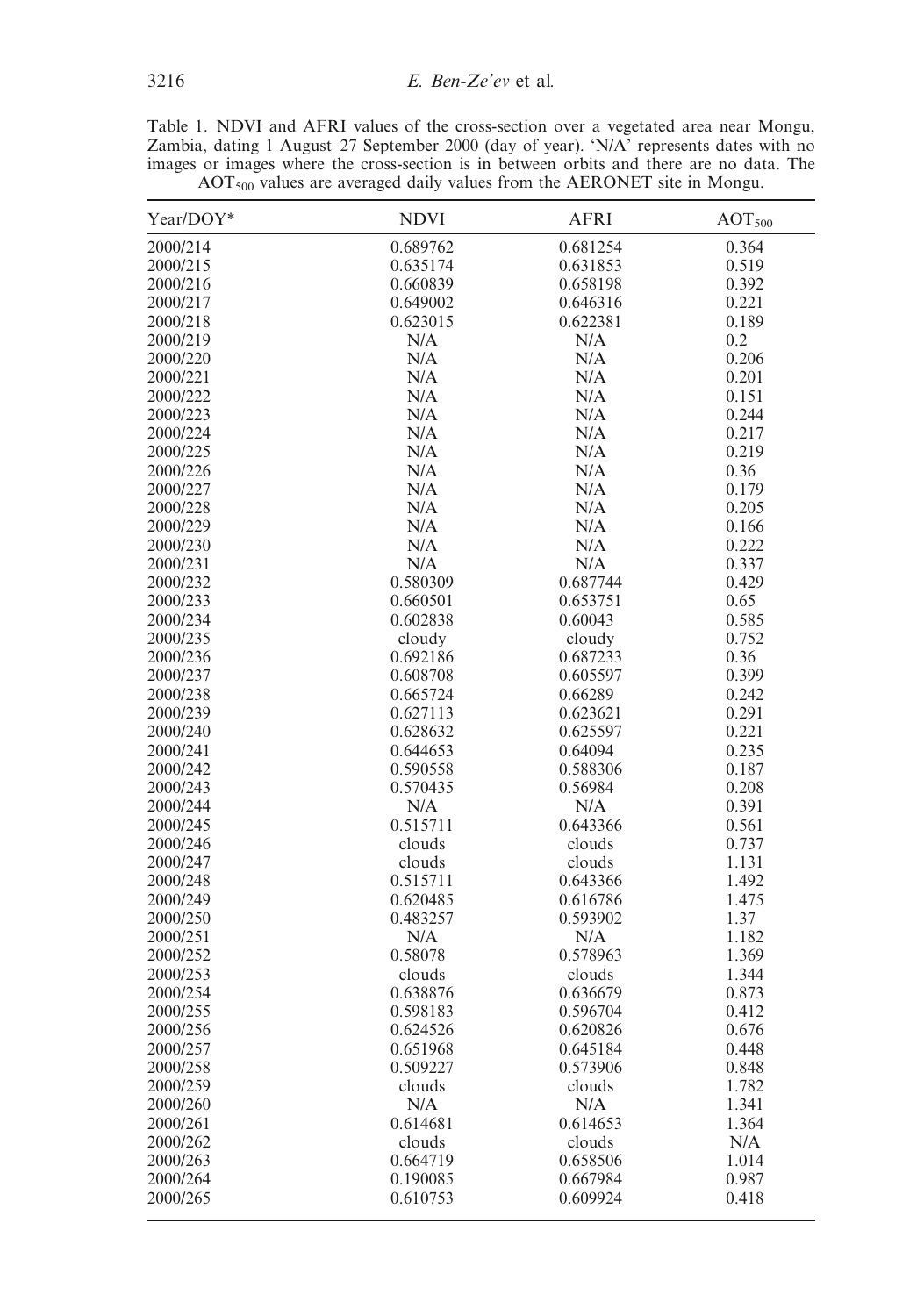| Table 1. (Continued.) |             |          |                    |  |
|-----------------------|-------------|----------|--------------------|--|
| $Year/DOY^*$          | <b>NDVI</b> | AFRI     | AOT <sub>500</sub> |  |
| 2000/266              | 0.573887    | 0.5673   | 0.53               |  |
| 2000/267              | N/A         | N/A      | 0.473              |  |
| 2000/268              | 0.687004    | 0.681331 | 0.396              |  |
| 2000/269              | 0.563614    | 0.558002 | 0.371              |  |
| 2000/270              | 0.643015    | 0.627992 | 0.309              |  |
| 2000/271              | 0.612275    | 0.600287 | 0.456              |  |
| 2000/272              | 0.615309    | 0.604497 | 0.568              |  |

Table 1. (*Continued*.)

 $*$ DOY=day of year



Figure 8. NDVI, AFRI, and AOT $_{500}$  values over Zambia during a two months period (August–September 2000). Note the similar tendency of the NDVI and the AFRI. Nevertheless, the former is perturbed by the increase in smoke, which is noted by the high  $AOT<sub>500</sub>$  values, while the latter is less influenced by the smoke and maintains a more stable tendency.

remarkable fluctuations in the NDVI values are observed. These fluctuations are well expressed as relatively high standard deviation of NDVI (0.09) compared to that of AFRI (0.04). In order to verify that the smoke significantly affects NDVI (but not AFRI) the computed values of both indices were plotted against the  $AOT<sub>500</sub>$  (figure 9). Although the meaningless correlations, the slope of the NDVI

Table 2. Descriptive statistics of the NDVI and AFRI values computed from the data presented in table 1.

|                    | <b>NDVI</b> | AFRI  |
|--------------------|-------------|-------|
| Average            | 0.599       | 0.625 |
| Standard deviation | 0.087       | 0.035 |
| Maximum            | 0.692       | 0.688 |
| Minimum            | 0.190       | 0.558 |
| Range              | 0.502       | 0.130 |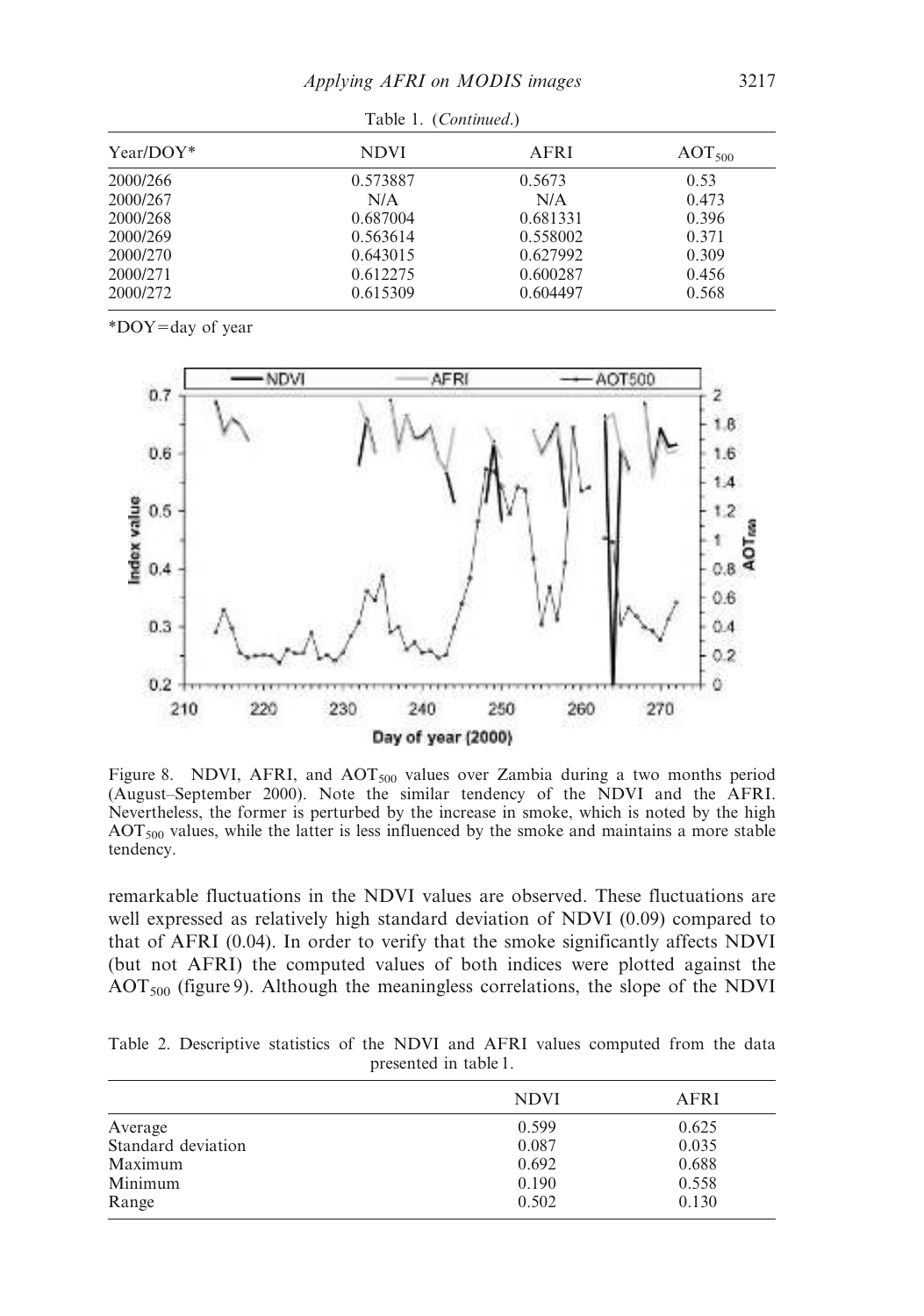

Figure 9. NDVI and AFRI as a function of  $AOT<sub>500</sub>$ . Note that although correlations are meaningless, the slope of the NDVI was found to be significantly different from zero and the AFRI not.

was found to be significantly different from zero (*F* significance was computed to be 0.016), while the slope of the AFRI was not  $(F$  significance equal 0.33). It can, therefore, be confidently concluded that while NDVI is affected by smoke, AFRI is not.

#### 4. Discussion

AFRI was originally formulated with data obtained from an extremely low altitude aircraft flight (300 m) and tested on an AVIRIS image taken from a height of 20 km, with a spatial resolution of 20 m (Karnieli *et al*. 2001). Its success, together with the available data from satellite images, led to this upscaling research in which the AFRI was tested using data obtained from the space-borne level on moderateresolution satellite images of Terra and Aqua. These satellites orbit in higher altitudes ( $\sim$ 800 km) and use sensors with lower spatial resolution.

In order to examine the AFRI performance, it was first necessary to detect areas covered with smoke. There are, however, conditions under which this task is quite challenging. As mentioned previously, the identification of smoke in the African savannah region was difficult although the AERONET data clearly showed that the area of Mongu is smoke-contaminated. Fires are better spatially defined in images than smoke, therefore, they are usually used in order to detect and extrapolate smoke information (Kaufman *et al*. 1990). Fire monitoring may be achieved using MODIS's thermal bands.

However, active fires were also found to have an influence on the AFRI. Figures 3(*c*) and 7(*b*) are AFRI generated images of fire regions. In both figures one may see the protruding values of the pixels representing the active fire. The sensitivity of the index is derived from the proximity of the 2.1  $\mu$ m wavelength to the thermal emission peak of the fire since the  $2.1 \mu m$  channel is sensitive to fires (Kaufman *et al*. 1998). However, using the MODIS's thermal anomaly product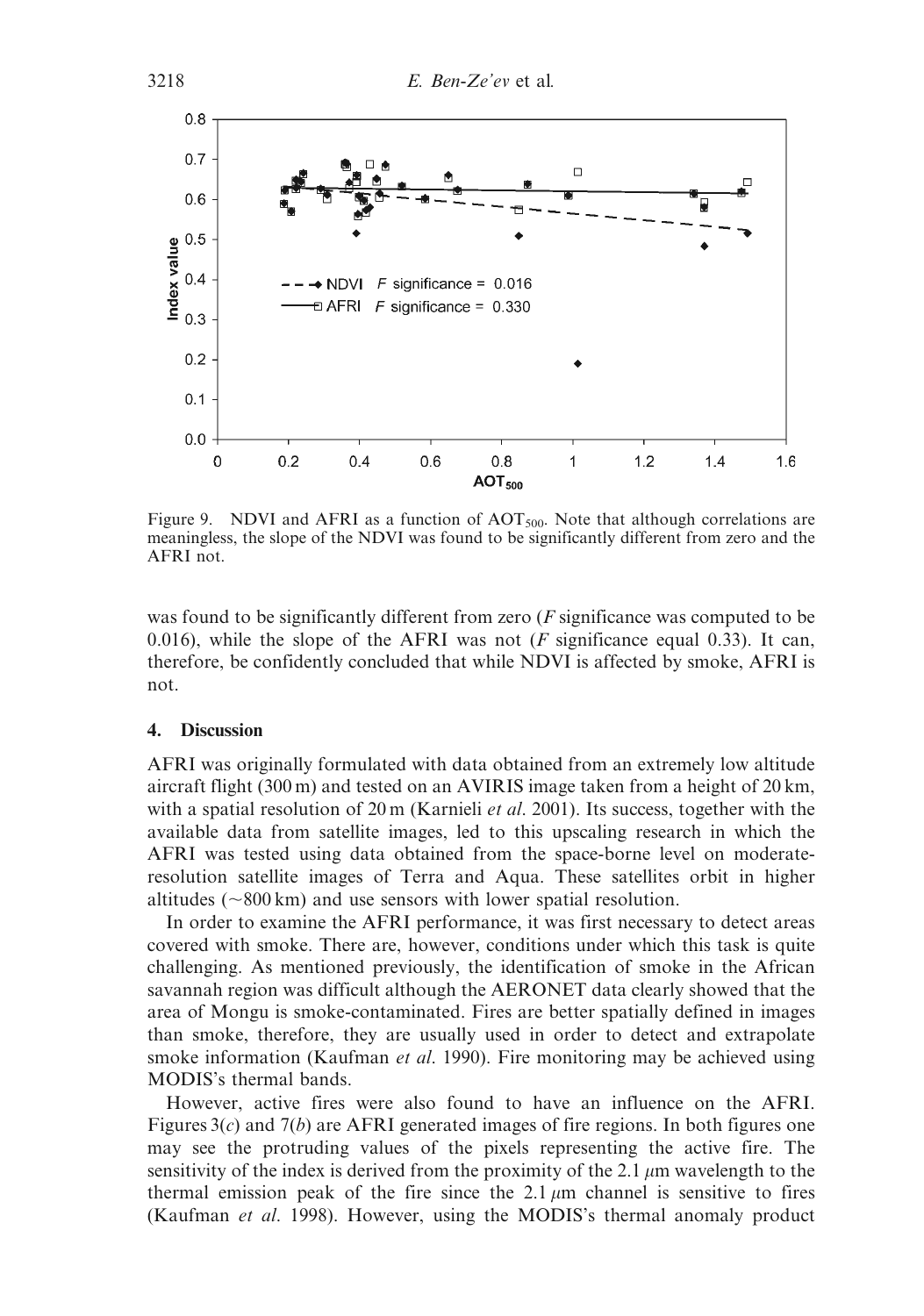(MOD14) can easily solve this limitation by masking the pixels representing active fire.

The detection of smoke covered areas revealed differences in the smoke characteristics emitted by the savannah fires compared to the boreal forest fires. These differences can be explained by several reasons (Eck *et al*. 2001, Dubovik *et al*. 2002). The smaller particles and the three times more black carbon released to the atmosphere by savannah burning compared to forest burning (Andreae 1991), can be the result of differences in mode combustion (flaming versus smouldering), fuel type, and moisture content, and the ageing process of the aerosol. The savannahorigin particles create an overcast smoke over the region of fire, especially in areas with many fires as in Africa. Furthermore, due to the smaller size of the particles in the savannah fires, reflectance from these particles will be higher with shorter wavelengths. This may explain why savannah smoke is more difficult to notice than forest smoke in satellite images.

In addition to the different types of smoke, the performance of AFRI was examined over different vegetative covers as boreal forests, savannahs, and tropical forest using different images recorded by the MODIS sensor. The MODIS provides 44 different products, of which the fire product, the aerosol product, and the surface reflectance product were used in the current research. The latter undergoes atmospheric correction for gaseous absorption and molecular and aerosol scattering. The aerosol correction (MOD09) achieved only a partial success and many of the tested images included biomass-burning smoke. The AFRI may be used as an enhancer for aerosol correction.

The major limitation of the AFRI is waterbodies (and snow) due to the fact that the SWIR band (2.1  $\mu$ m), which is used for calculating the index, is very sensitive to water due to the water's high absorption rate. Another limitation found in this research, is the smoke shadow. A very distinct shadow can be seen in the Rodeo– Chediski case study image (figure 1(*b*)). When observing the NDVI, EVI, and AFRI values of the cross-section pixels (figure 6) one can easily see the decrease in the VIs' values due to the shadow, similarly to the cloud shadow phenomenon. In order to eliminate these shadows from the image one may use a cloud-shadow mask procedure which can be found in the SPOT-VGT web site http://vegetation.cnes.fr/ vgtprep/vgt2000/lissenscloud.pdf, although most of the procedures are developed for cloud shadow and there is a need to calibrate these masks in order to fit them to the smoke shadow.

Analysis of the MODIS instrument reconfirmed the strong correlation between the red and the SWIR wavelengths, allowing for highly successful computations of the AFRI. In all case studies the AFRI yielded high correlation with the NDVI over vegetated areas, but performed better under smoke conditions, as it succeeded to evaluate near-true vegetation condition through smoke, where the NDVI failed. Under smoke conditions AFRI also showed better results than the EVI although the latter is supposed to be an atmospheric resistance vegetation index.

## 5. Conclusions

• The AFRI index is proposed for monitoring vast areas of vegetation during periods of a smoke contaminated atmosphere. This has been illustrated on single images and on time series.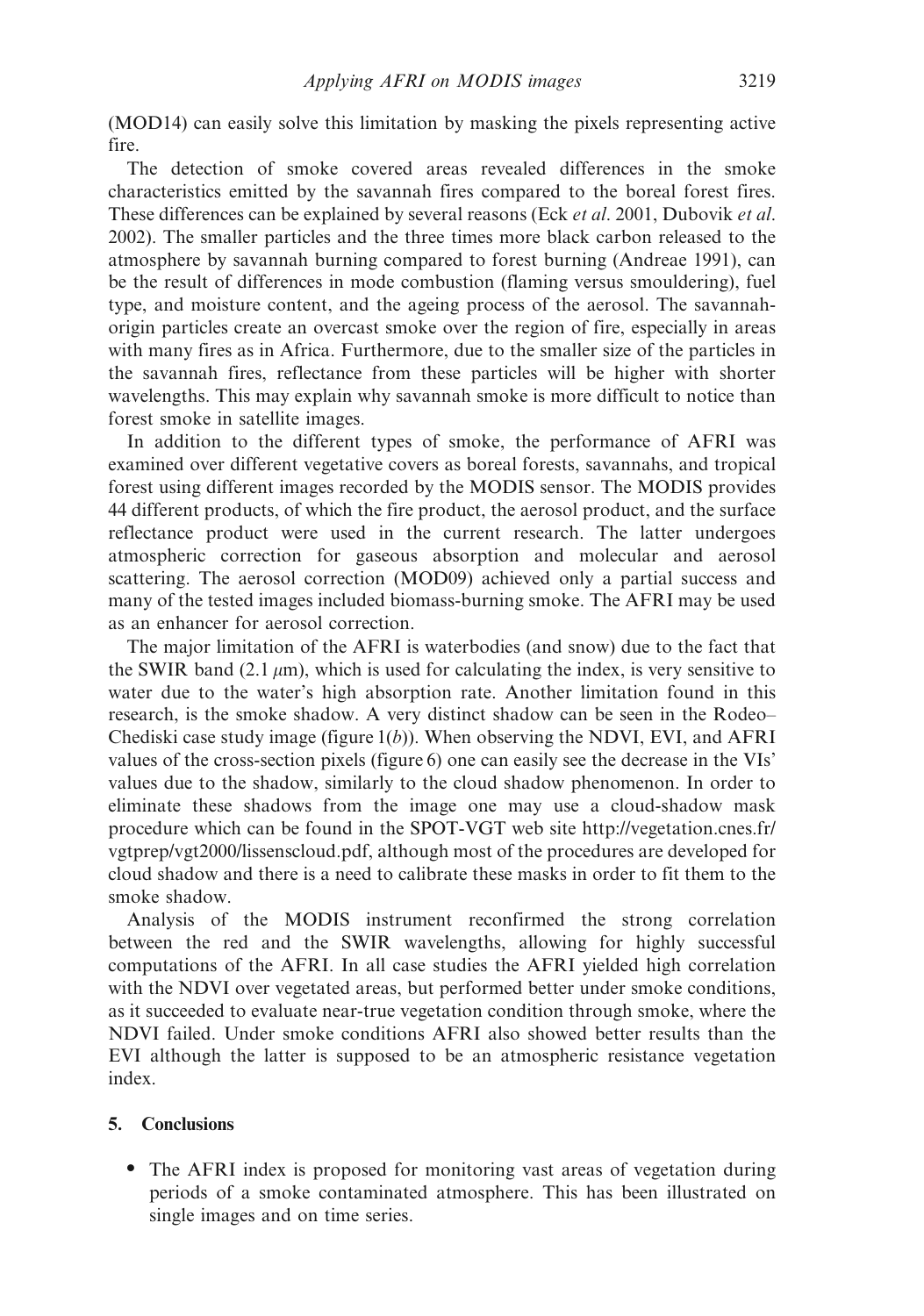- The AFRI was found to be more efficient than the EVI for generating neartrue vegetation condition values on images with smoke.
- The AFRI cannot be applied properly over waterbodies, snow, smoke shadow, and active fire.
- The MODIS sensor was found to be very useful for this research due to its relatively large number of bands, three different spatial resolutions, and a great number of relevant products.
- The AFRI should be further investigated on different kinds of vegetations in different regions of the world.
- The AFRI should be further investigated on smoke, volcanic ash, and industrial emissions with different levels of AOT.

## References

- ANDREAE, M.O., 1991, Biomass burning: its history, use, and distribution and its impact on environmental quality and global climate. In *Global Biomass Burning: Atmospheric, Climatic, and Biospheric Implications*, J.S. Levine (Ed), p. 569 (Cambridge: MIT Press).
- BANNARI, A., MORIN, D., BONN, F. and HUETE, A.R., 1995, A review of vegetation indices. *Remote Sensing Reviews*, 13, pp. 95–120.
- DUBOVIK, O., HOLBEN, B., ECK, T.F., SMIRNOV, A., KAUFMAN, Y.J., KING, M.D., TANRÉ, D. and SLUTSKER, I., 2002, Variability of absorption and optical properties of key aerosol types observed in worldwide locations. *Journal of the Atmospheric Sciences*, 59, pp. 590–608.
- ECK, T.F., HOLBEN, B.N., WARD, D.E., DUBOVIK, O., REID, J.S., SMIRNOV, A., MUKELABAI, M.M., HSU, N.C., O'NEILL, N.T. and SLUTSKER, I., 2001, Characterization of the optical properties of biomass burning aerosols in Zambia during the 1997 ZIBBEE field campaign. *Journal of Geophysical Research*, 106, pp. 3425–3448.
- FERREIRA, L.G., YOSHIOKA, H., HUETE, A. and SANO, E.E., 2004, Optical characterization of the Brazilian Savanna physiognomies for improved land cover monitoring of the cerrado biome: preliminary assessments from an airborne campaign over an LBA core site. *Journal of Arid Environment*, 56, pp. 3425–3447.
- HOLBEN, B., VERMOTE, E., KAUFMAN, Y., TANRÉ, D. and KALB, V., 1992, Aerosol retrieval over land from AVHRR data - application for atmospheric correction. *IEEEE Transactions on Geoscience and Remote Sensing*, 30, pp. 212–232.
- HUETE, A., 1987, A soil-adjusted vegetation index (SAVI). *Remote Sensing of Environment*, 25, pp. 295–309.
- HUETE, A., DIDAN, K., MIURA, T., RODRIGUEZ, E.P., GAO, X. and FERREIRA, L.G., 2002, Overview of the radiometric and biophysical performance of the MODIS vegetation indices. *Remote Sensing of Environment*, 83, pp. 195–213.
- ISAACMAN, A., 2002, MODIS Level1B product data dictionary. Greenbelt, MD.
- JUSTICE, C.O., GIGLIO, L., KORONTZI, S., OWENS, J., MORISETTE, J.T., ROY, D., DESCLOITRES, J., ALLEAUME, S., PETITCOLINN, F. and KAUFMAN, Y.J., 2002, The MODIS fire products. *Remote Sensing of Environment*, 83, pp. 244–262.
- KARNIELI, A., KAUFMAN, Y.J., REMER, L. and WALD, A., 2001, AFRI—aerosol free vegetation index. *Remote Sensing of Environment*, 77, pp. 10–21.
- KAUFMAN, Y.J., 1989, The atmospheric effect on remote sensing and its correction. In *Theory and Applications of Optical Remote Sensing*, G. Asrar (Ed), pp. 336–428 (New York: John Wiley).
- KAUFMAN, Y.J. and REMER, L.A., 1994, Detection of forests using MID-IR reflectance an application for aerosol studies. *IEEE Transactions on Geoscience and Remote Sensing*, 32, pp. 672–683.